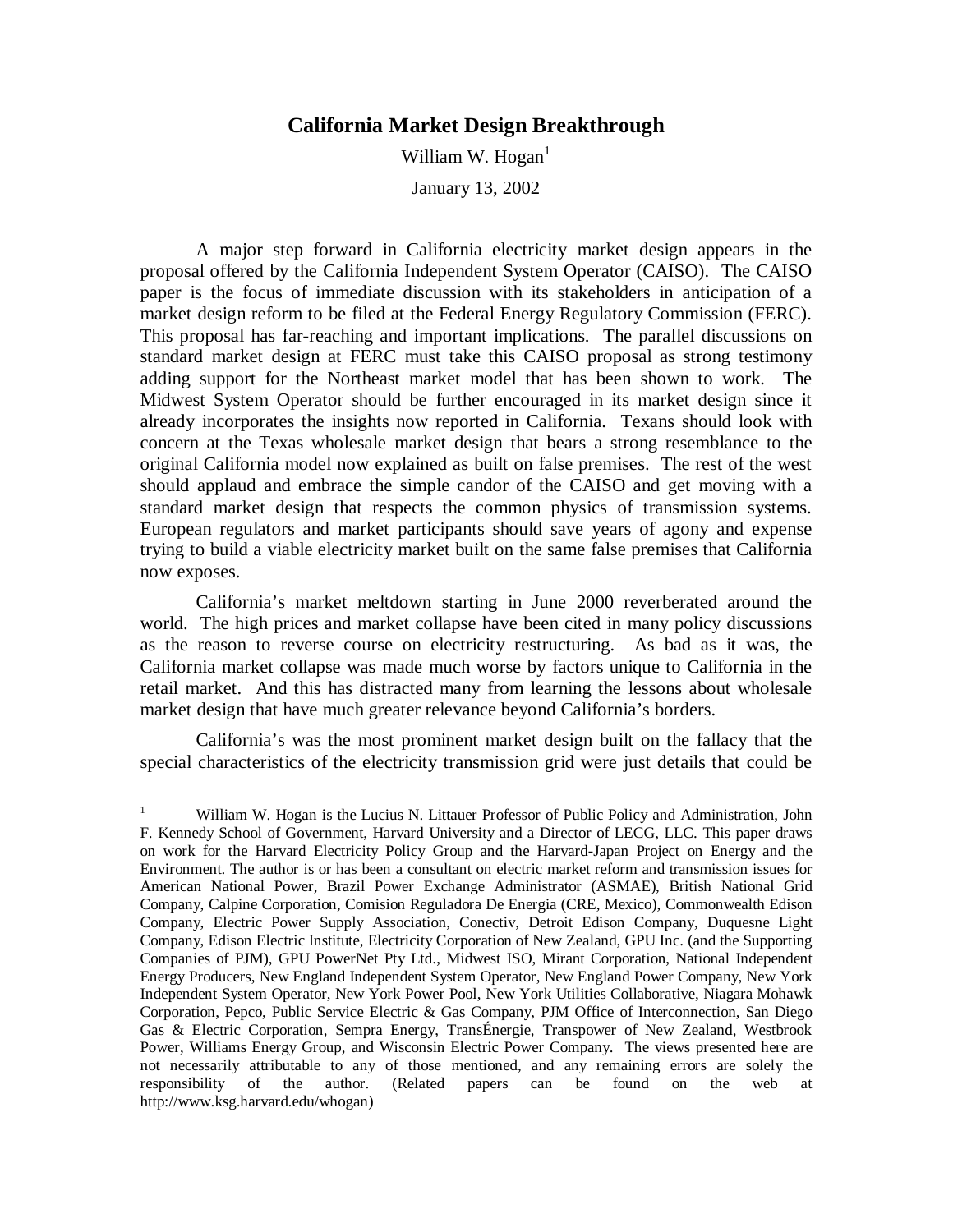ignored when designing the market. Built on a faith that decentralized trading could solve all problems, the original California wholesale market design embraced a philosophy that emphasized trading and minimized the role of the essential system operator.

The key bad ideas have been discussed at length elsewhere (see www.whogan.com). Central elements included simplifications supposedly intended to make the market better for traders. In place of the reality of many locations with important impacts on transmission constraints, the design relied on a few large pricing zones. In place of a realistic model of the transmission grid, the design used a so-called commercial network model that ignored critical features of the grid. In place of point-topoint financial transmission rights, the design employed interface rights between zones. In place of economic dispatch coordinated by the system operator, the design relied on decentralized trading that embraced artificially separated markets for ancillary services and ad hoc balancing rules for real-time adjustments. In place of a coordinated energy spot market, the design imposed a separate power exchange and balanced scheduling requirements.

This flawed wholesale market design did not work. From the very beginning, problems appeared and by the end of 1999 the FERC had rejected the many attempts to fix the superstructure without rebuilding the foundation. Congestion Management Reform soon became Comprehensive Market Redesign. Although the reform effort was overtaken by later events, the failure of the California wholesale market design should be a warning for every other market that has embraced its philosophy and adopted its details.

Now the CAISO has taken up the serious task of fixing what is broken. No longer constrained to be politically correct in defending the ideological errors that drove the earlier design process, the CAISO reports the simple truth.

"Upon reexamination of the [Congestion Management Reform] proposal … we find that some of the crucial assumptions underlying the [Locational Pricing Areas] concept break down."(CAISO, p. 13)

The assumptions were crucial and flawed. Trying to make the market simpler than is possible turned out not to be possible.

"…in reality, the 'simplicity' of the zonal system only appears so because the complexity is assumed away, allowing market participants to ignore it in scheduling while the CAISO must manage it through real time adjustments and periodic modifications to the rules to mitigate novel gaming strategies as they arrive. ... it will be far simpler, and more transparent, to design forward [congestion management] procedures to be as consistent as possible with the real-time operating needs of the grid."(CAISO, p. 14)

Amen. The CAISO paper elaborates on the implications and outlines a new direction that is a major break with its past. The same design lesson was learned earlier in the Northeast markets including PJM, New York and New England. Similar insights can be found in well-designed wholesale markets in other countries, from Chile to New Zealand.